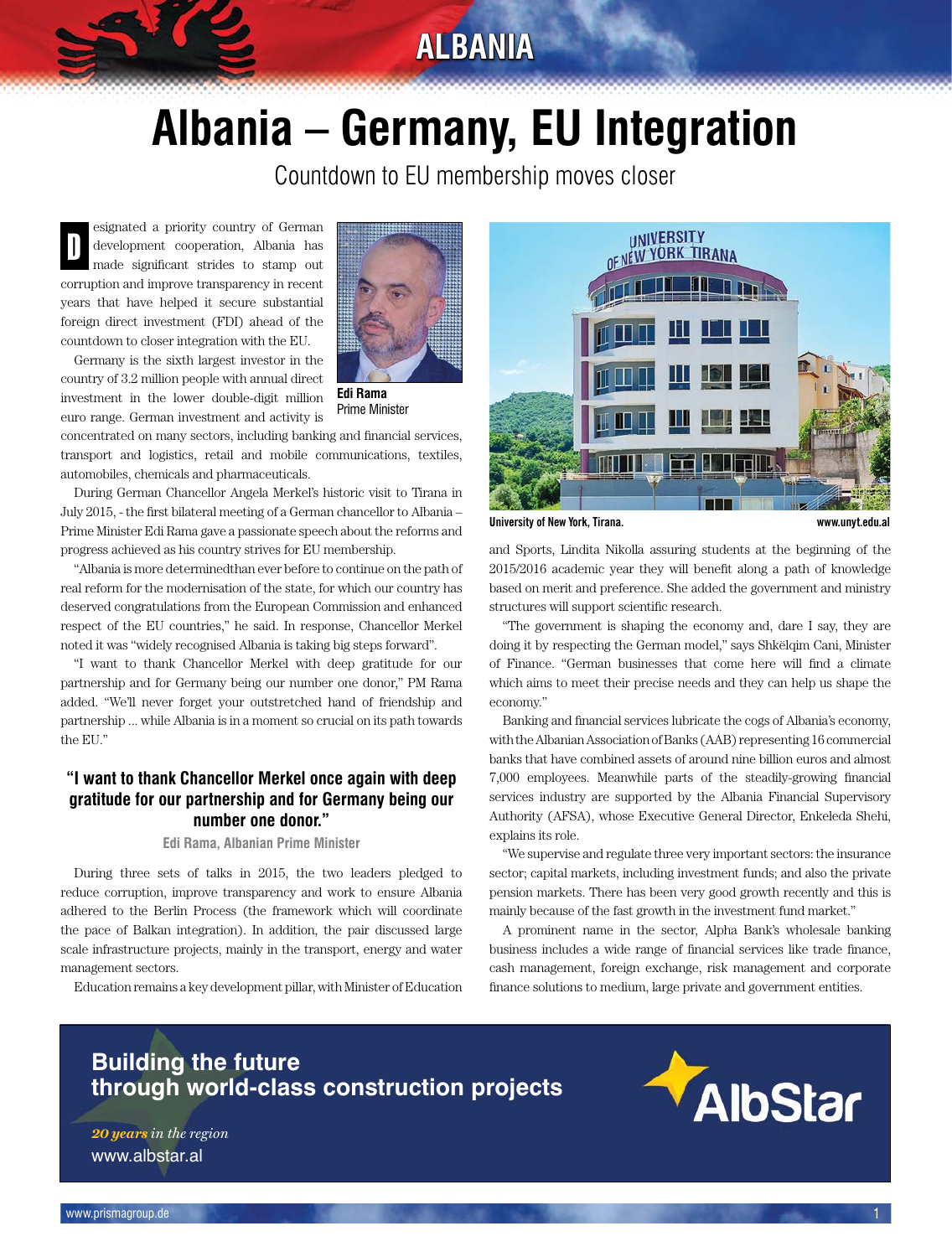#### **ALBANIA**



**Alpha Bank CSR activity "Run for Autism". www.alphabank.al**

**ANZEIGE** 

"Albania is a potential and good destination for investments, especially greenfield investments," says Alpha Bank CEO, Periklis F. Drougkas. "There are strategic sectors like energy, agriculture and mining that all banks, but especially Alpha Bank, include in their lending strategy. Our firm belief is long-term sustainable economic growth and job creation will be achieved through the development of a vivacious entrepreneurial sector'

With an enviable reputation for reliability and professionalism, Eurosig is at the forefront of Albania's booming insurance sector with a range of policies available for businesses and individuals to cover many eventualities.

The enterprise is headed by well-known philanthropist Kadri Morinaj, who hails the current government of Edi Rama for educating people and enterprises about the importance of insurance in everyday life and business.

"We have done our part in trying to educate people, two years ago insurance was just for cars. Life insurance in Albania doesn't exist because most can't afford house insurance to protect it from a fire today. If people don't insure their house, how are they going to insure their life?"



#### **Albanian Railways**

The dynamic senior executive cites the way Eurosig handled a major claim for an Italian investor in 2015 as the industry benchmark for trust, professionalism and customer service. "There was a flood in Vlora and all the equipment was damaged," he explains. "The evaluation was done in one month and I provided a check for two million euros. This trust should be taken into consideration by German companies to understand how seriously we take our clients. We are the only company that pays like this, since Eurosig is competent and able to pay back this amount."

Part of Vienna Insurance Group (VIG), a leading insurance group in Austria and central and eastern Europe and with a presence in 25 countries, Intersig is a growing presence in the Albanian insurance market through products like motor, property, liability, health and bonds insurance.

"Government attention has increased significantly and the insurance market has taken up a position as one of the important players in the financial industry," explains Gentian Sula, Intersig CEO. "Albania is a country with high potential and a young and active population. More and more foreign investors are arriving and more and more visitors are coming. Intersig, as representatives of a group as important as VIG,

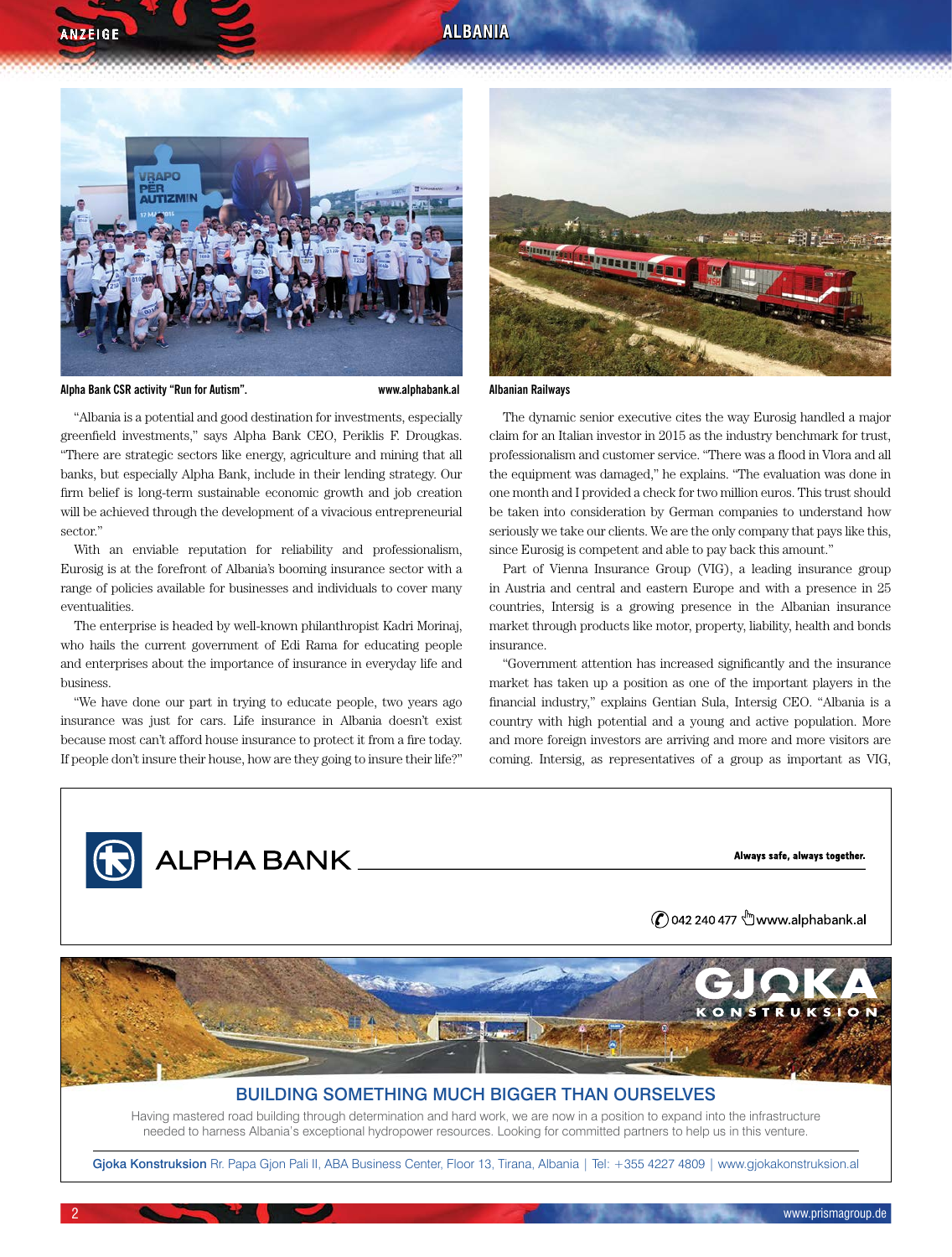#### **ALBANIA**

#### **ANZEIGE**

**ANZEIGE**

**ANZE1GE** 

believe in this market. The market will develop further with stable and solid growth. "We strongly believe in the prosperity of our company along with the development of Albania."

With the help of foreign partners from the public and private sectors, Albania is embarking on a major transport infrastructure construction programme that will see the creation and upgrade of roads, railways, airports and ports. "Our infrastructure needs are immense, we are a developing country, and there is still a lot of room for many foreigners to come with their own money, or to bring money from financial institutions, which can be implemented in partnerships or other forms of cooperation," says Edmond Haxhinasto, Minister of Transport and Infrastructure.

"Albania has invested massively in works to improve its road network and continues to do so," says Dashamir Xhika, General Director of the Albanian Road Authority. "This will guarantee improvements in the economy, quality of life and the tourism sector."

In recent years, officials have improved planning and urban development legislation and introduced building controls in three major historical and cultural areas. Two years ago, ministers adopted three main planning initiatives to design, for the first time, a General Territorial Plan, Integrated Intersectorial Coastal Plan and Integrated Intersectorial Plan for the Tirana – Durres economic zone.

"This is a historic moment for Albania and will shape the social and economic sustainable development of the country in the future," says Eglantina Gjermeni, Minister of Urban Development. "These planning initiatives will lay the ground for a harmonized territorial development and provide social cohesion."

Construction group Gjoka Konstruksion is literally laying the foundations for Albania's brighter future through the building of modern



Part of Austria's largest insurance group, Intersig Vig has seized the opportunities in one of Albania's freshest markets to provide winning products and services to its clients.



Rr. Ismail Qemali, Godina Samos Tower Kati II, P.O. Box 8292, Tirana, Albania T: +355 4 22 70 576 | F: +355 4 22 70 577 info@intersig.al | www.intersig.al



**Shkëlqim Cani** Minister of Finance



CEO, Intersig Vienna Insurance Group



**Kadri Morinaj** President, Eurosig Insurance Company

highways, bridges, buildings, offices, power plants and waterways, among other projects. The company is now seeking foreign partners as it looks to increase its portfolio of projects.

"We are very experienced and one of top of the companies in the construction sector," says Rrok Gjoka, Administrator of Gjoka. "Foreign investors are coming here and opening new possibilities for us. There are several major projects that will enable companies to work like a subcontractor. We are present in the energy sector through our work on power plants and are one of the biggest companies investing in this kind of business."

Civil engineering group GECI Ltd is a construction giant with an excellent track record in the transport and utilities infrastructure construction industry. Since 2011, GECI has been owned the largest hotel and conference centre in Albania: Tirana International Hotel & Conference Centre.

In recent years, the group has constructed more than 400kms of new



European Insurance Company Rruga Papa Gjon Pali II, Tirana, Albania No.5 Tel: +355 4 223 8899 | info@eurosig.al | www.eurosig.al